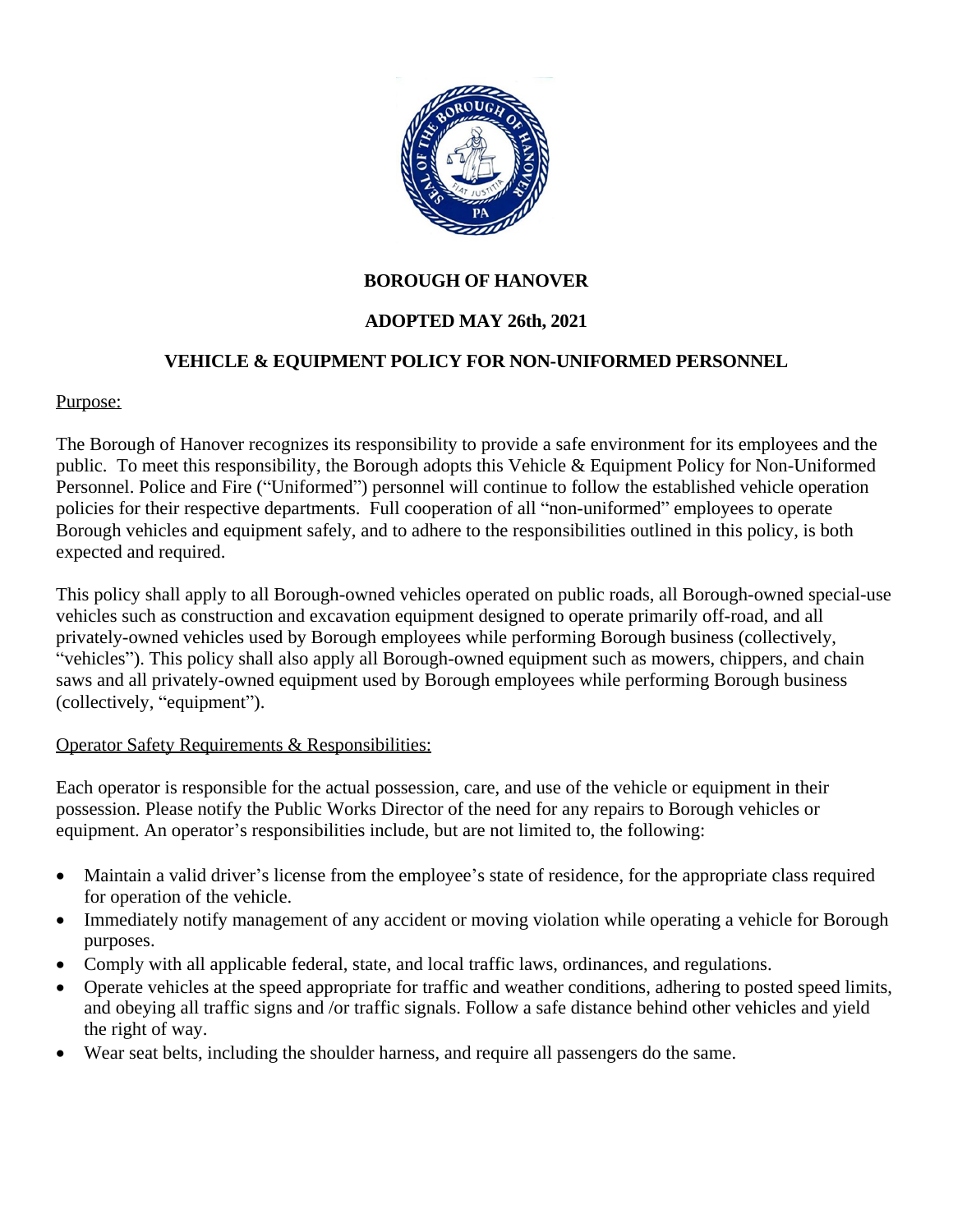- No use of hand-held electronic devices while operating a Borough vehicle unless using a hands-free device. Whenever possible, employees should wait until they arrive at their destination to make or receive any phone calls or otherwise utilize their electronic device. If a call or message is urgent, the vehicle should be pulled off to the side of the road where safe to do so to send or receive calls, texts, or other electronic messages.
- Do not operate a vehicle at any time when the ability to do so is impaired, affected, or influenced by alcohol, illegal drugs, prescribed or over-the-counter medication, illness, fatigue, or injury. Violations are subject to the Borough's drug and alcohol policy.
- Non-employee passengers should not be allowed in Borough vehicles unless they are involved in Borough business.
- Turn off the ignition, remove the keys, and lock the vehicle and toolbox (if provided), when out of sight of the vehicle, even briefly.
- Secure all tools, equipment and materials being transported in vehicles.

Failure to comply with any of these responsibilities may result in disciplinary action.

### Personal Use:

Borough vehicles may not be used for personal use or the business activities of other companies or municipalities. The privilege of taking home Borough vehicles is limited to department heads, subject to 24 hour emergency call-in, or as designated by Borough Council. If permission is granted, the employee is the only person allowed to operate the vehicle. Use of a Borough vehicle is limited to travel to and from work or workrelated events. The vehicle is not to be used for personal and/or entertainment purposes. Disciplinary action will be taken for unauthorized use; if unauthorized use results in an accident, the responsible employee will be required to make restitution for the damages.

# Accident Investigation:

Operators are responsible for notifying the police department of any accident, especially in the case of property damage or personal injury. Supervisors, once notified, are responsible for documenting and reporting the details of the incident to the public works "shop" for repairs and office staff for insurance claim filing and notation in personnel files. Accidents may be investigated and reviewed for cause and preventability. If an accident is determined to be non-preventable, no further action will be taken; however, accidents determined to be preventable may result in driver disciplinary action, including suspension or termination of operating privileges.

# Loss or Suspension of Driving Privileges:

Any employee who is required to operate a vehicle as part of their job must remain insurable by the Borough's auto insurance carrier and maintain the appropriate driver's license at all times. Any employee whose driver's license is suspended or revoked, or who no longer meets the criteria required for insurability on the Borough's policy may be subject to disciplinary action, up to and including termination.